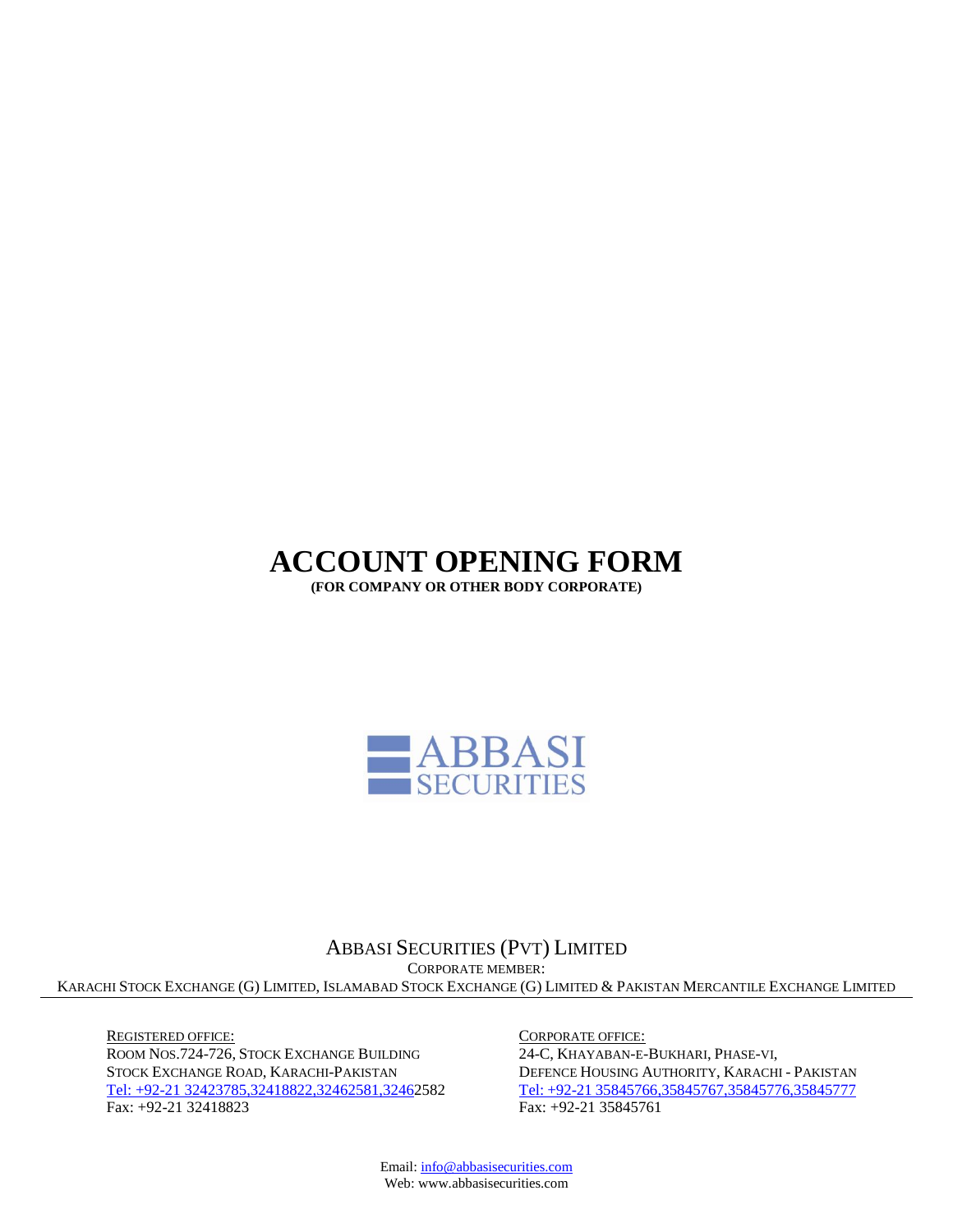

# REGISTRATION NO: **BRK – 181**

# **ACCOUNT OPENING FORM**

| Note 1: Each and every column must be filled in                                            |                 |
|--------------------------------------------------------------------------------------------|-----------------|
| Note 2: Each page of this form will be duly signed by the account holder(s) and the broker |                 |
| <b>NATURE OF ACCOUNT:</b>                                                                  |                 |
| COMPANY                                                                                    |                 |
| FIRM:                                                                                      | CDC ACCOUNT No: |
| <b>ACCOUNT HOLDER</b>                                                                      |                 |
|                                                                                            |                 |
|                                                                                            |                 |
|                                                                                            |                 |
|                                                                                            |                 |
|                                                                                            |                 |
|                                                                                            |                 |
|                                                                                            |                 |
|                                                                                            |                 |
| <b>RESIDENT</b><br>NON-RESIDENT<br><b>STATUS:</b>                                          |                 |
|                                                                                            |                 |

Signatures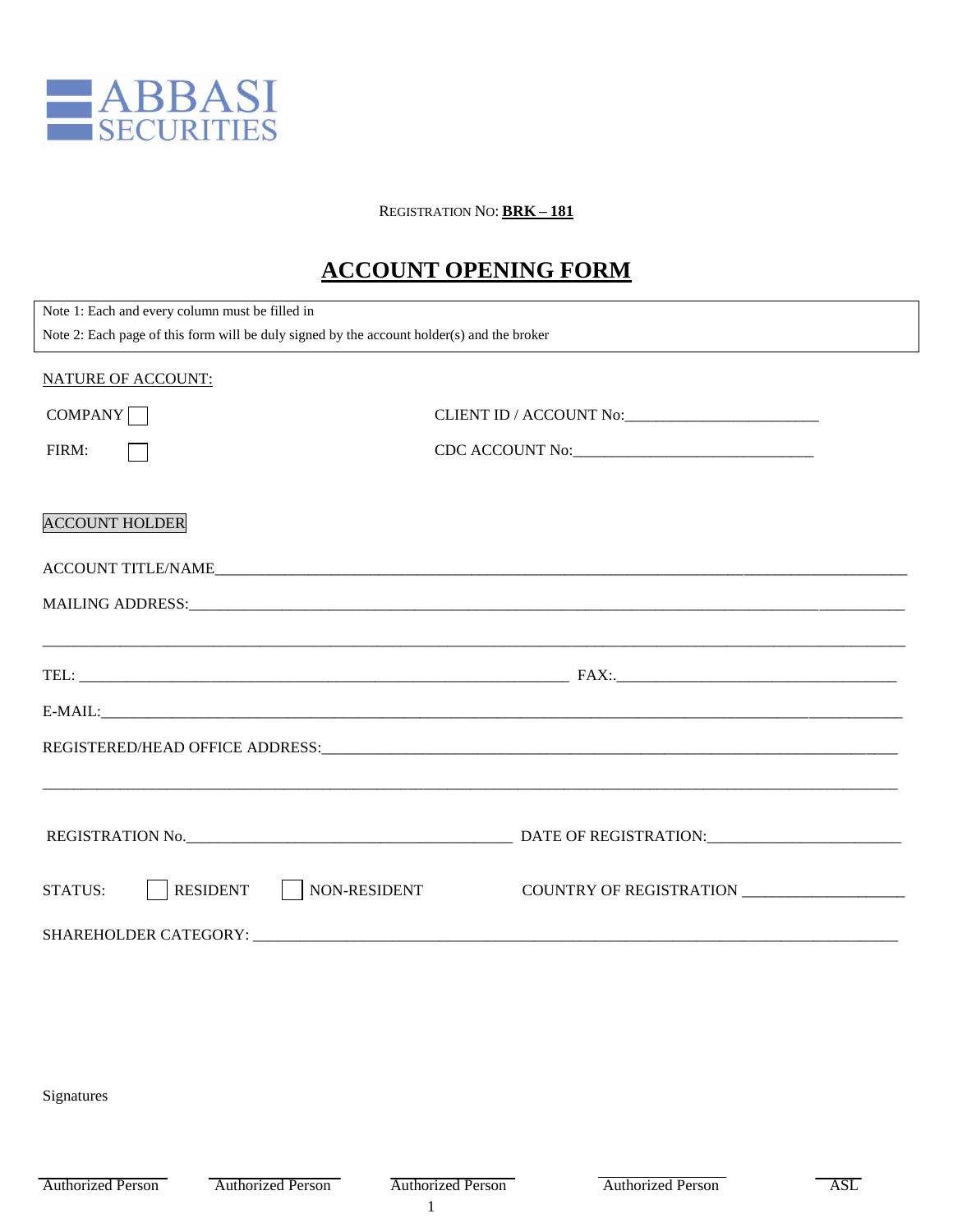| <b>AUTHORIZED PERSON #1</b>                                                                                                                                                                                                    |                   |                                |                         |
|--------------------------------------------------------------------------------------------------------------------------------------------------------------------------------------------------------------------------------|-------------------|--------------------------------|-------------------------|
|                                                                                                                                                                                                                                |                   |                                |                         |
|                                                                                                                                                                                                                                |                   |                                |                         |
|                                                                                                                                                                                                                                |                   |                                |                         |
|                                                                                                                                                                                                                                |                   |                                |                         |
| PERMANENT ADDRESS: NAMEL AND THE RESERVE OF PERMANENT ADDRESS:                                                                                                                                                                 |                   |                                |                         |
|                                                                                                                                                                                                                                |                   |                                |                         |
| RESIDENT NON RESIDENT<br>STATUS:                                                                                                                                                                                               |                   | GENDER:<br>$\vert$ MALE        | <b>FEMALE</b>           |
|                                                                                                                                                                                                                                |                   |                                |                         |
|                                                                                                                                                                                                                                |                   |                                |                         |
|                                                                                                                                                                                                                                |                   |                                |                         |
| <b>AUTHORIZED PERSON #2</b>                                                                                                                                                                                                    |                   |                                |                         |
| NAME                                                                                                                                                                                                                           |                   |                                |                         |
|                                                                                                                                                                                                                                |                   |                                |                         |
|                                                                                                                                                                                                                                |                   |                                |                         |
|                                                                                                                                                                                                                                |                   |                                |                         |
|                                                                                                                                                                                                                                |                   |                                |                         |
|                                                                                                                                                                                                                                |                   |                                |                         |
| RESIDENT NON RESIDENT<br><b>STATUS:</b>                                                                                                                                                                                        |                   | $\vert$ MALE<br><b>GENDER:</b> | <b>FEMALE</b>           |
|                                                                                                                                                                                                                                |                   |                                |                         |
|                                                                                                                                                                                                                                |                   |                                |                         |
| OCCUPATION: CONSERVERS OF THE CONSERVERS OF THE CONSERVERS OF THE CONSERVERS OF THE CONSERVERS OF THE CONSERVERS OF THE CONSERVERS OF THE CONSERVERS OF THE CONSERVERS OF THE CONSERVERS OF THE CONSERVERS OF THE CONSERVERS O |                   |                                |                         |
| <b>AUTHORIZED PERSON #3</b>                                                                                                                                                                                                    |                   |                                |                         |
|                                                                                                                                                                                                                                |                   |                                |                         |
|                                                                                                                                                                                                                                |                   |                                |                         |
|                                                                                                                                                                                                                                |                   |                                |                         |
|                                                                                                                                                                                                                                |                   |                                |                         |
|                                                                                                                                                                                                                                |                   |                                |                         |
|                                                                                                                                                                                                                                |                   |                                |                         |
| RESIDENT   NON RESIDENT<br><b>STATUS:</b>                                                                                                                                                                                      |                   | MALE<br><b>GENDER:</b>         | <b>FEMALE</b>           |
| FATHER'S/HUSBAND'S NAME:                                                                                                                                                                                                       |                   |                                |                         |
|                                                                                                                                                                                                                                |                   |                                |                         |
|                                                                                                                                                                                                                                |                   |                                |                         |
|                                                                                                                                                                                                                                |                   |                                |                         |
|                                                                                                                                                                                                                                |                   |                                |                         |
| Signatures                                                                                                                                                                                                                     |                   |                                |                         |
|                                                                                                                                                                                                                                |                   |                                |                         |
| <b>Authorized Person</b><br><b>Authorized Person</b>                                                                                                                                                                           | Authorized Person | <b>Authorized Person</b>       | $\overline{\text{ASL}}$ |
|                                                                                                                                                                                                                                |                   |                                |                         |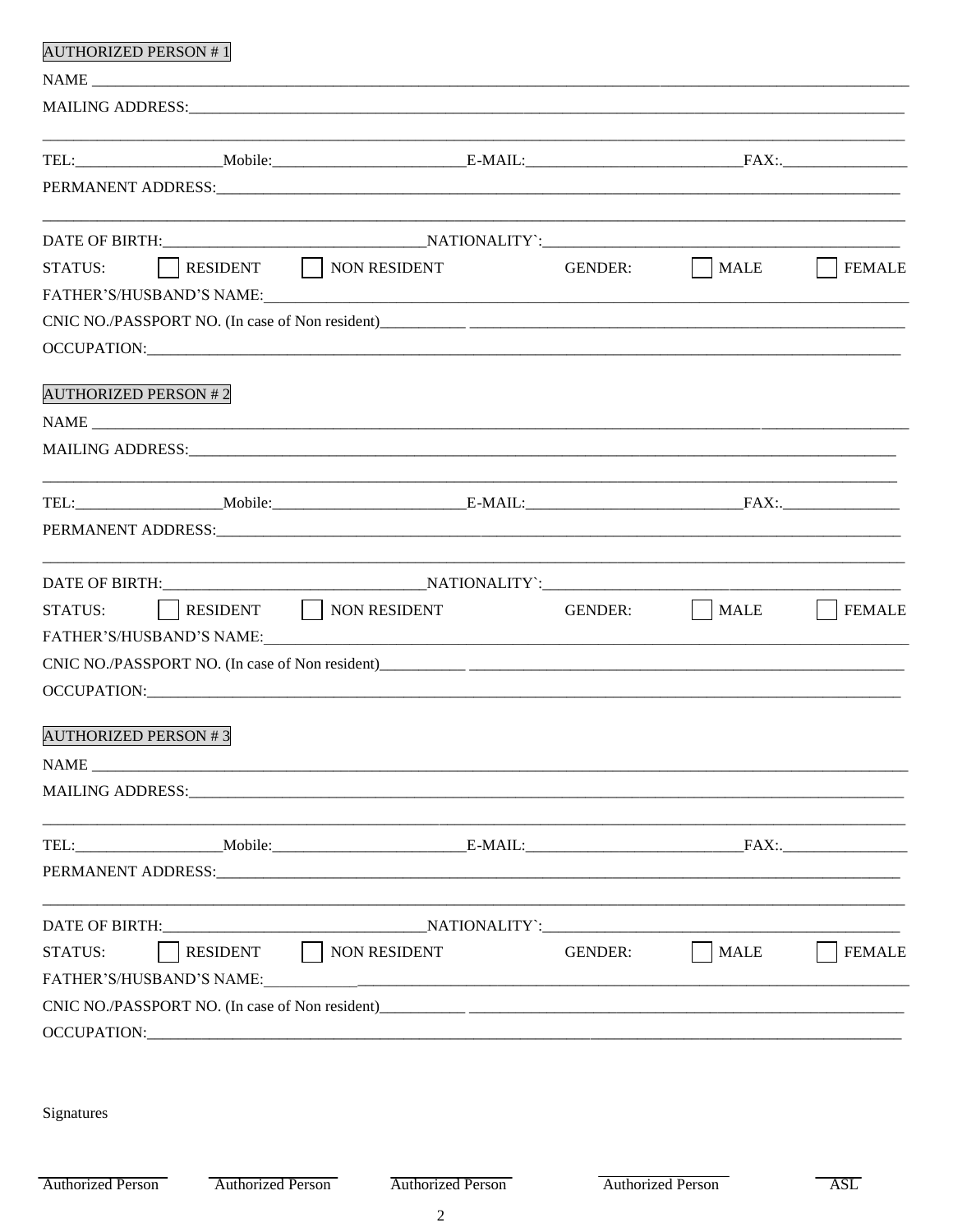| <b>AUTHORIZED PERSON #4</b>                                                                                                                                                                                                    |                              |
|--------------------------------------------------------------------------------------------------------------------------------------------------------------------------------------------------------------------------------|------------------------------|
|                                                                                                                                                                                                                                |                              |
| MAILING ADDRESS: Universe of the contract of the contract of the contract of the contract of the contract of the contract of the contract of the contract of the contract of the contract of the contract of the contract of t |                              |
|                                                                                                                                                                                                                                |                              |
|                                                                                                                                                                                                                                |                              |
|                                                                                                                                                                                                                                |                              |
| STATUS: RESIDENT NON RESIDENT GENDER:                                                                                                                                                                                          | <b>MALE</b><br><b>FEMALE</b> |
| FATHER'S/HUSBAND'S NAME: University of the state of the state of the state of the state of the state of the state of the state of the state of the state of the state of the state of the state of the state of the state of t |                              |
|                                                                                                                                                                                                                                |                              |
|                                                                                                                                                                                                                                |                              |

### **DECLARATION OF SOLVENCY**

The Account Holder hereby declares that:

- a) It has not applied to be adjudicated as an insolvent and that it has not suspended payment and that we have not compounded with our creditors;
- b) It is not un-discharged insolvent; and
- c) It has not been declared defaulter in repayment of loan of a bank/financial institutions

# **NAME OF AUTHORISED PERSONS TO OPERATE THE ACCOUNT**

The account shall be operated by the following:

| <b>NAMES</b> | <b>SPECIMEN SIGNATURE</b> | SINGLY/JOINTLY |
|--------------|---------------------------|----------------|
| (a)          |                           |                |
| (b)          |                           |                |
| (c)          |                           |                |
| (d)          |                           |                |

The authority of the person(s) authorized to operate the account will be clearly spelled out in the letter of authorization from the Account Holder.

#### **MARGIN DEPOSIT**

The Account Holder(s) hereby undertakes to deposit and maintain\_\_\_\_\_\_\_\_% margin against his/her/their outstanding trades/exposure for the purpose of trading in his/her/their account. The broker shall notify the Account Holder(s) about any change in the above margin requirements for the already executed trades at least 3 days prior to the implementation of the revised margin requirements.

| <b>CLIENT BANK DETAILS (OPTIONAL):</b> |                           | ACCOUNT(S) WITH OTHER BROKER(S) (OPTIONAL) |                          |                   |  |  |  |  |  |  |
|----------------------------------------|---------------------------|--------------------------------------------|--------------------------|-------------------|--|--|--|--|--|--|
|                                        |                           | <b>NAME OF THE</b>                         | <b>MEMBER</b>            | <b>CLIENT ID/</b> |  |  |  |  |  |  |
|                                        |                           | <b>BROKER</b> (S)                          | <b>EXCHANGE</b>          | <b>ACCOUNT</b>    |  |  |  |  |  |  |
| NAME OF THE BANK:                      |                           |                                            |                          |                   |  |  |  |  |  |  |
|                                        | SAVINGS / CURRENT A/C No. |                                            |                          |                   |  |  |  |  |  |  |
| <b>BRANCH ADDRESS:</b>                 |                           |                                            |                          |                   |  |  |  |  |  |  |
|                                        |                           |                                            |                          |                   |  |  |  |  |  |  |
| Signatures                             |                           |                                            |                          |                   |  |  |  |  |  |  |
|                                        |                           |                                            |                          |                   |  |  |  |  |  |  |
|                                        |                           |                                            |                          |                   |  |  |  |  |  |  |
| <b>Authorized Person</b>               | <b>Authorized Person</b>  | <b>Authorized Person</b>                   | <b>Authorized Person</b> | <b>ASL</b>        |  |  |  |  |  |  |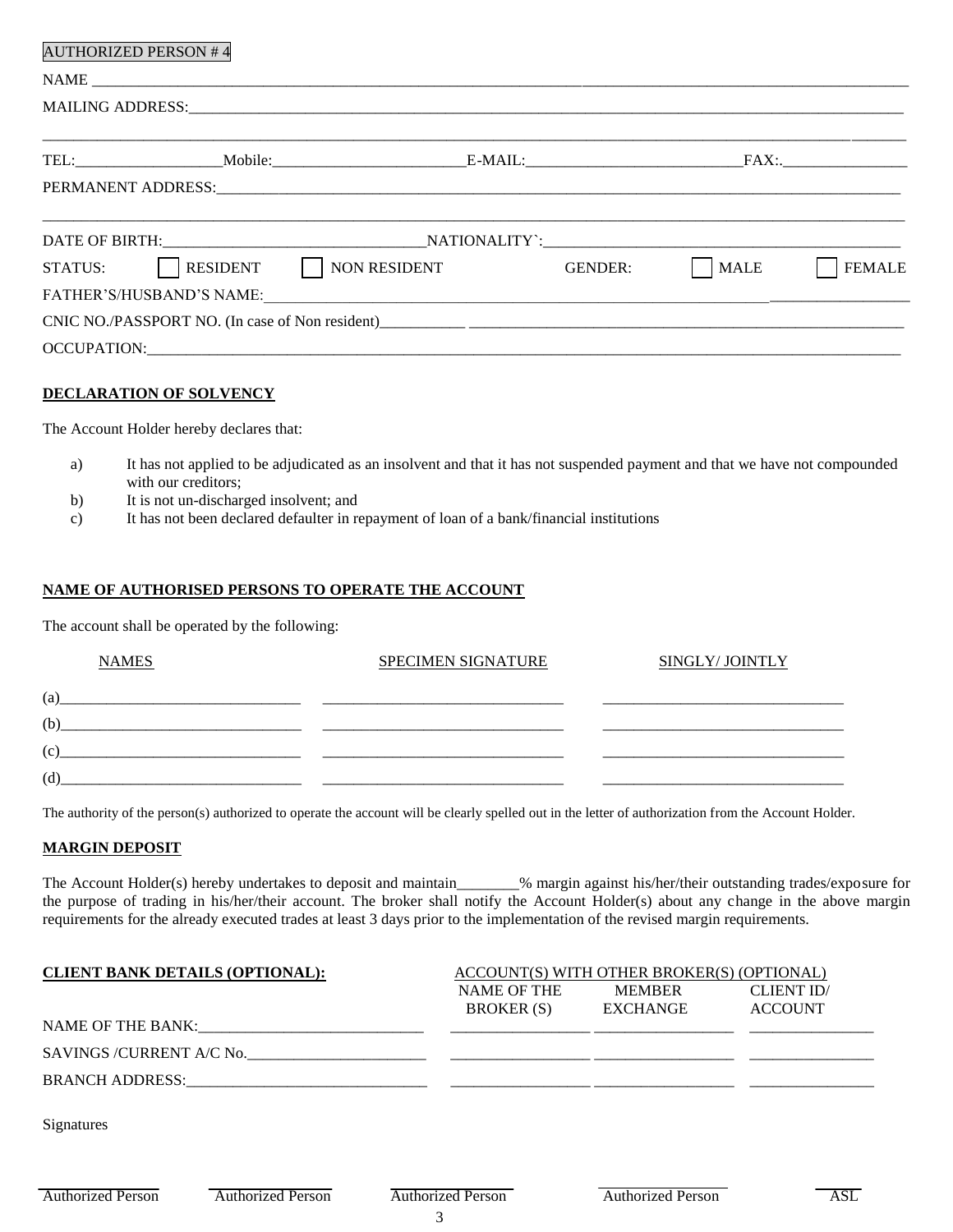### **SPECIAL TERMS AND CONDITIONS**

The Terms and Conditions set herein below shall be equally binding, on the Broker and the Account Holder(s).

- 1. All transactions between the parties shall be subject to the Articles, Rules and Regulations of the Exchange, revised policies, Board Directions and new regulations to be framed in pursuance of Section 34 of the Securities and Exchange Ordinance 1969. Moreover, all applicable provisions of the Securities and Exchange Ordinance 1969 read with the Securities and Exchange Commission of Pakistan Act 1997, Brokers and Agents Registration Rules 2001, Securities and Exchange Rules 1971 and all directions/directives passed from time to time to regulate the trades between the parties and to regulate Brokers conduct and the Central Depository Companies of Pakistan Act 1997, Rules framed there under and the National Clearing and Settlement System Regulations and any other law for the time being in force. The Broker shall ensure provision of copies of all the above Laws, Rules and Regulations at his office for access to the Account Holder (s) during working hours.
- 1(a) In case any dispute in connection with the trade or transaction between the Broker and the Account Holder is not settled Amicably, either party may refer the same to arbitration in accordance with the provisions of General Regulations of the Exchange, which shall be binding on both the parties. The Account Holder hereby agrees that he would have no objection if his name and other relevant particulars are placed on Exchange"s database accessible by members of the Exchange if he fails or refuses to abide by or carryout any arbitration award passed against him in his dispute with the broker.
- 2. The amount deposited as security margin by the Account Holder(s) with the Broker shall only be used for the purposes of dealings in securities, such as trading and/or settlement of deliveries of securities on behalf of the Account Holder(s). The Broker shall not use such amounts for his own use.
- 2(a) The credit amount of the Account Holder(s) shall be kept by the broker in a separate bank account titled "Account Holder/Client Account" and shall not be used by the broker for his own business.
- 3. The Broker shall be authorized to act on the verbal instructions of the Account Holder(s). The Broker shall provide a written confirmation of the executed transactions as required under rule 4(4) of the Securities and Exchange Rules, 1971, and all such transactions recorded by the Broker in his books shall be conclusive and binding upon the Account Holder(s), which shall not be questioned by him/her/them, subject to clause 5 below.

Or;

The Account Holder(s) shall give written instructions for the sale/purchase of securities to the Broker. The Account Holder(s) shall not give any verbal/oral instructions. The Broker shall provide a written confirmation of the executed transactions as required under rule 4 (4) of the Securities and Exchange Rules, 1971, and all such transactions recorded by the Broker in his books shall be conclusive and binding upon the Account Holder(s), which shall not be questioned by him/her/them, subject to clause 5 below.

- 4. The Broker shall provide the confirmation of the executed transactions to the \_\_\_\_\_\_\_\_\_\_\_\_\_\_\_\_\_\_(Name of Account Holder) at the above stated address by means of acceptable mode of communication or by hand subject to acknowledgement receipt as noted in clause 16.
- 5. In case there are any error(s) in the daily confirmation statement, the Account Holder(s) shall report the same to the Broker within one-business day of the receipt of confirmation. In case the Account Holder(s) do not respond within one business day of the receipt of the said daily confirmation statement, the confirmation statement shall be deemed conclusively accepted by the Account Holder(s).
- 6. In the event that the Account Holder(s) fail(s) to deposit additional cash or securities as margin within one business day of the margin call (in writing), the Broker shall have absolute discretion to and, without further notice to Account Holder(s), liquidate the Account Holder(s) outstanding positions, including the securities purchased and carried in such account, so that the margin is maintained at the required level.
- 74 The Broker shall be responsible to ensure delivery of CDC eligible securities in the CDC Account of the Account Holder(s) subject to full payment by the Account Holder(s). In case of companies which are not on the CDS, the broker shall ensure delivery of physical shares along with verified transfer deeds against payments, to the Account Holder(s). Further, the Broker shall be responsible for the payment of any credit cash balance available in the account of the Account Holder preferably in form of A/c Payee cross cheque only within 1 business day of the request of the Account Holder(s) (subject to the maintenance of the margin requirements).
- 7b In the event of non-receipt of payment from the Account Holder on settlement day against securities bought on account of the Account Holder, the Broker may transfer such securities to his Collateral Account under intimation to the Exchange, after complying with the requirements as mentioned in the General Regulations of the Exchange.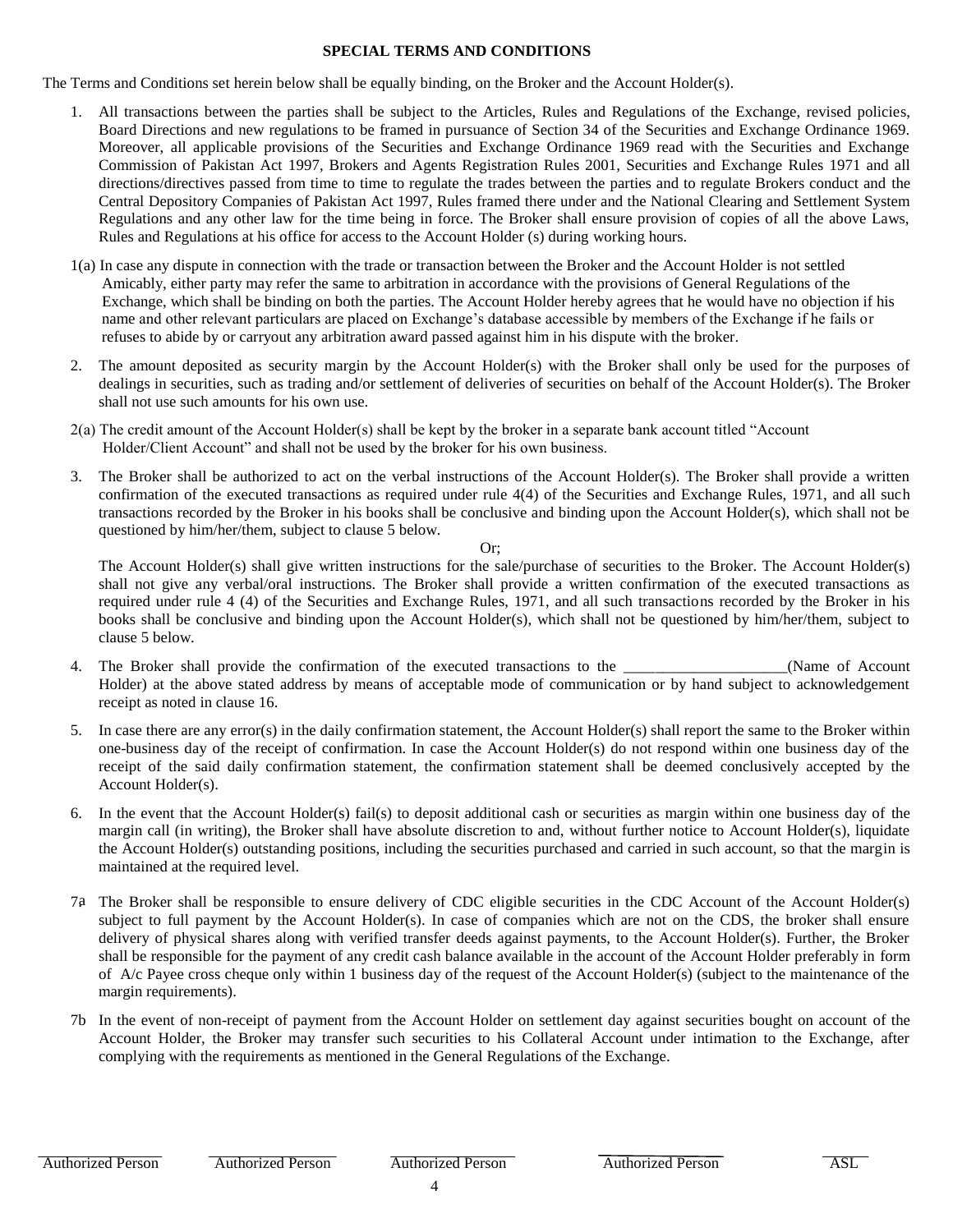- 8 The Broker shall accept from the Account Holder(s) payments through "A/c Payee Only" crossed cheque, bank drafts, pay orders or other crossed banking instruments in case of amounts in excess of Rs.25,000/-. Electronic transfer of funds to the Broker through banks would be regarded as good as cheque. The Broker shall be responsible to provide the receipt to the Account Holder(s) in the name of Account Holder(s) duly signed by authorized agents/employee of the Broker and the Account Holder(s) shall be responsible to obtain the receipt thereof. In case of cash dealings, proper receipt will be taken and given to the Account Holder(s), specially mentioning if payment is for margin or the purchase of securities. The Broker shall immediately deposit in its bank account all cash received in whole i.e. no payments shall be made from the cash received from clients. However, in exceptional circumstances, where it becomes necessary for Broker to accept cash in excess of Rs,25,000/-, the Broker shall immediately report within one business day such instances with rationale thereof to the Exchange in accordance with the mechanism prescribed by the Exchange.
- 9 The members shall make all the payments of Rs.25,000/- and above, through crossed cheques/bank drafts/pay orders or any other crossed banking instruments showing payment of amount from their business bank account. Copies of these payment instruments including cheques, pay orders, demand drafts and online instructions shall be kept in record for a minimum period of five years.
- 10 The Account Holder(s) shall have a right to obtain a copy of his/her or their ledger statement under official seal and signature of the Broker or his authorized representative on a periodic basis. In case of any discrepancy in the ledger statement, the Account Holder(s) shall inform the Broker within 1 day of receipt of the ledger statement to remove such discrepancy.
- 11 The Account Holder(s) shall operate the account and execute transactions himself/herself/themselves unless the Account Holder(s) authorize Mr./Ms./\_\_\_\_\_\_\_\_\_\_\_\_\_\_\_\_I.D.No.\_\_\_\_\_\_\_\_\_\_\_\_\_\_\_ to transact in the account. All transactions executed by the authorized person shall be binding upon the Account Holder(s).

#### 12 FOR JOINT ACCOUNT HOLDER(S) ONLY:

We, the Account Holder(s) shall operate the account jointly or severally and the instructions issued either jointly or severally shall be binding on us as well as upon the broker in respect of the joint titled account.

Or;

Our titled account shall be operated only by \_\_\_\_\_\_\_\_\_\_\_\_\_\_\_\_\_\_\_who shall be deemed as the authorized person for operating the joint account or issuing any instructions relating thereto.

- 13 The Broker shall be responsible to append a list of his authorized agents/traders and designated employees, who can deal with the Account Holder(s), with this account opening form and a copy of both the opening form and the list will be provided to the Account holder(s). Any change therein shall be intimated in writing to the Account Holder(s) with immediate effect.
- 14 The Broker shall debit the account of the Account Holder(s) for the commission charges or any other charges in connection with the brokerage services rendered, which shall be clearly detailed in the ledger statement/daily confirmations.
- 15 The Broker shall not disclose the information of the transactions of the Account Holders to any third party and shall maintain the confidentiality of this information. However, in case the Exchange or the Commission as the case may be requires any such information, the Broker shall be obliged to disclose the same for which the Account Holder(s) shall not raise any objection whatsoever.
- 16 In case a Broker converts his individual membership rights to corporate membership and vice versa the agreement and conditions laid down herein above shall remain effective unless otherwise agreed by the parties.
- 17 Acceptable mode of communication between the Account Holder(s) and the Broker shall be through letter (courier/ registered post/ fax/E-mail) or by hand subject to receipt/ acknowledgement. The onus of proving that the e-mail has been received by the recipient shall be on the sender sending the e-mail. Confirmation of orders to clients made through fax or e-mail will have a time record.
- 18 All orders received telephonically and placed on KATS shall be supported by recording on dedicated telephonic lines, preferably connected with a computerized taping system so as the orders could possibly be sorted on UIN basis and made user friendly.
- 19 In case of change of address or contact numbers of either party, the concerned party shall immediately notify the other party of the changes in writing.
- 20 I/We, the Account Holder(s) acknowledge receipt of this account opening form (signed here by me/us in duplicate) along with the copies of all the annexure and I /we, the Account Holder(s) also undertake that I/we have understood all the above terms and conditions of this agreement which are acceptable to me/us.
- 21 I/we, the Account Holder(s) understand that the shares trading business carries risk and subject to the due diligence on part of the broker I/we may incur losses for which I/we, the Account Holder(s) shall not hold the Broker responsible.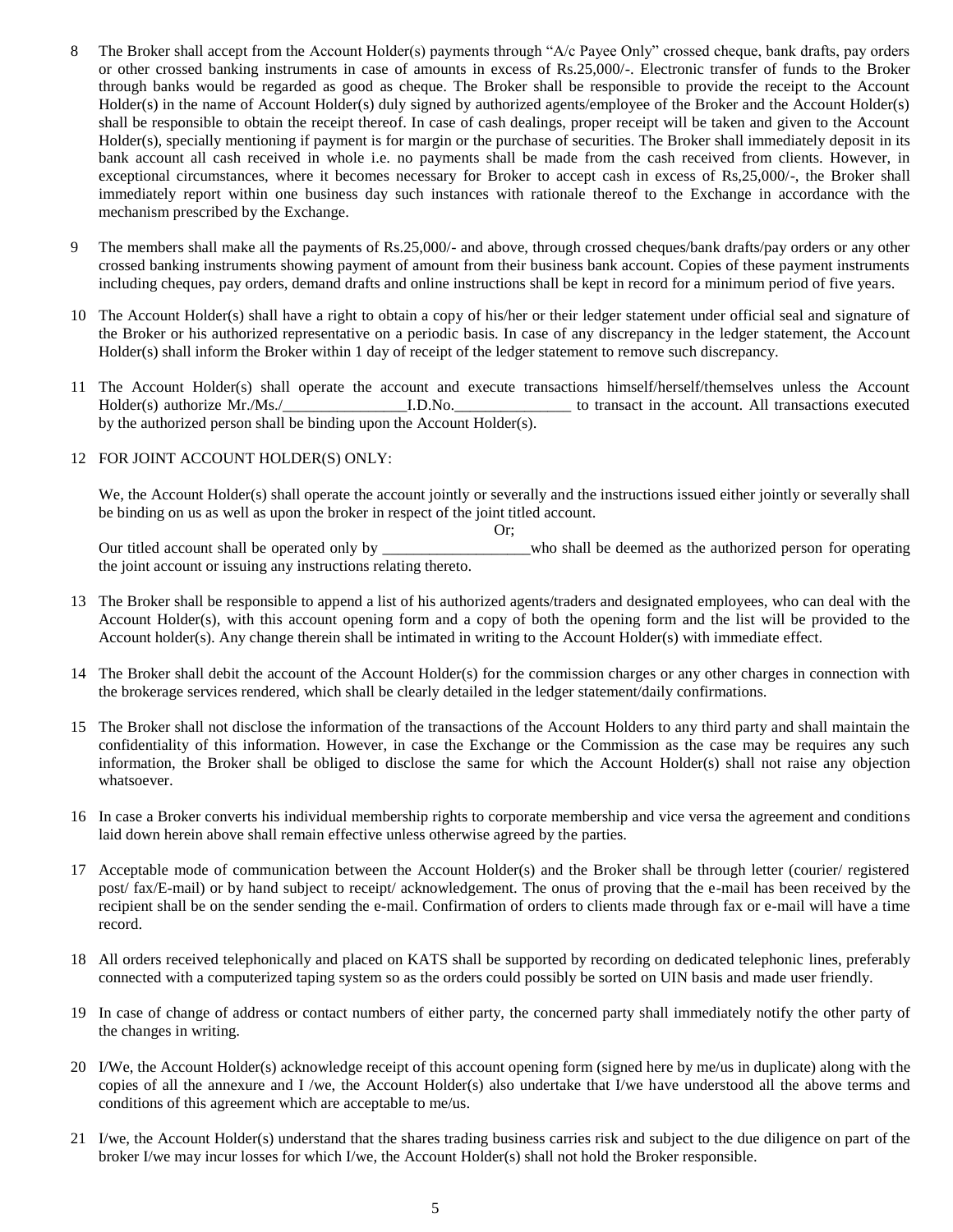22 I/We, the Account Holder(s) further confirm that all information given in this application is true and complete and hereby authorize the Broker to verify any information mentioned above.

#### $\overline{\phantom{a}}$  ,  $\overline{\phantom{a}}$  ,  $\overline{\phantom{a}}$  ,  $\overline{\phantom{a}}$  ,  $\overline{\phantom{a}}$  ,  $\overline{\phantom{a}}$  ,  $\overline{\phantom{a}}$  ,  $\overline{\phantom{a}}$  ,  $\overline{\phantom{a}}$  ,  $\overline{\phantom{a}}$  ,  $\overline{\phantom{a}}$  ,  $\overline{\phantom{a}}$  ,  $\overline{\phantom{a}}$  ,  $\overline{\phantom{a}}$  ,  $\overline{\phantom{a}}$  ,  $\overline{\phantom{a}}$ SIGNATURE OF BROKER

\_\_\_\_\_\_\_\_\_\_\_\_\_\_\_\_\_\_\_\_\_\_\_\_\_\_\_\_\_\_\_\_\_\_\_\_\_\_ \_\_\_\_\_\_\_\_\_\_\_\_\_\_\_\_\_\_\_\_\_\_\_\_\_\_\_\_\_\_\_\_\_\_\_\_\_\_ SIGNATURE OF AUTHORIZED PERSON # 1 SIGNATURE OF AUTHORIZED PERSON # 3

\_\_\_\_\_\_\_\_\_\_\_\_\_\_\_\_\_\_\_\_\_\_\_\_\_\_\_\_\_\_\_\_\_\_\_\_\_\_\_ \_\_\_\_\_\_\_\_\_\_\_\_\_\_\_\_\_\_\_\_\_\_\_\_\_\_\_\_\_\_\_\_\_\_\_\_\_\_\_ SIGNATURE OF AUTHORIZED PERSON # 2 SIGNATURE OF AUTHORIZED PERSON # 4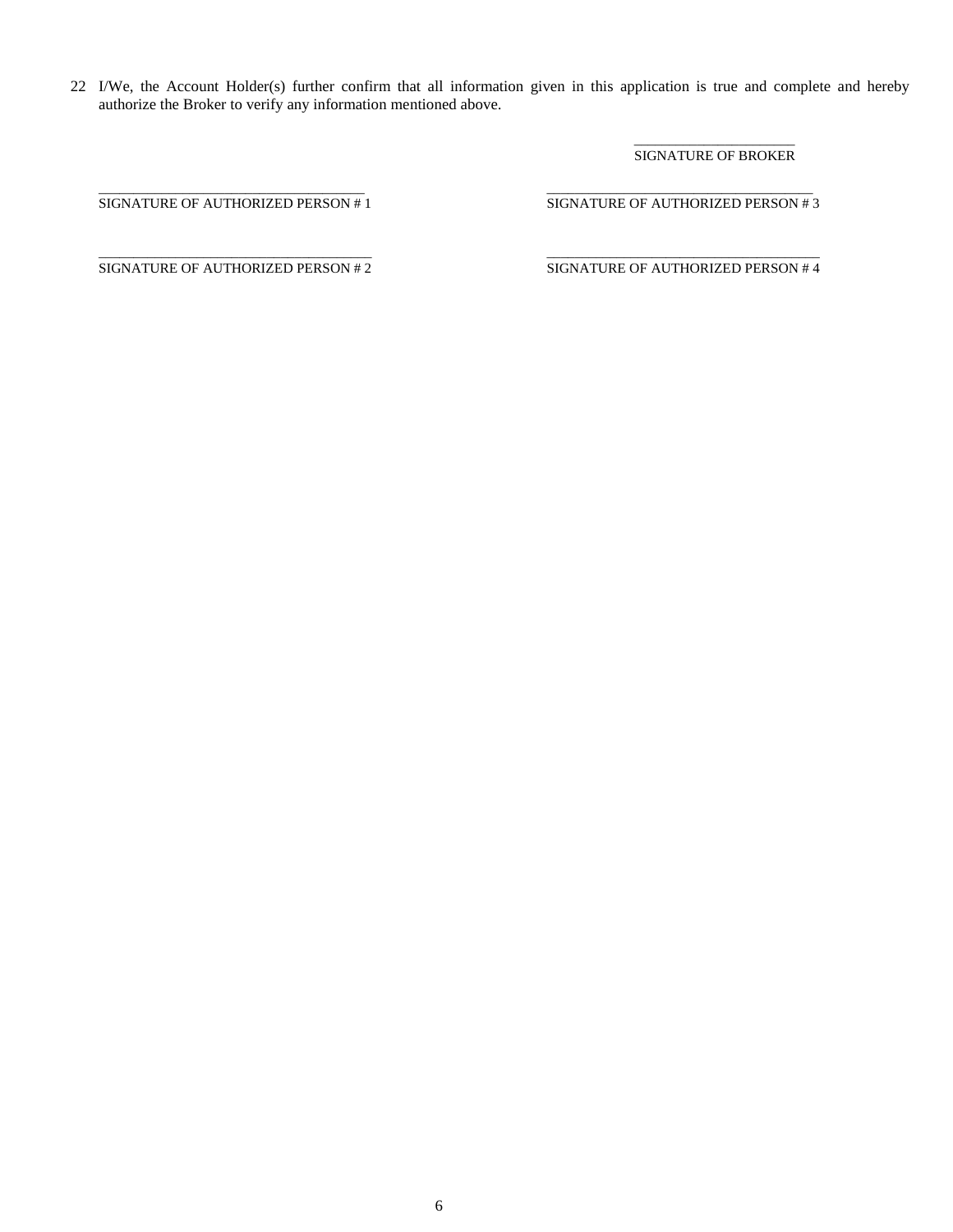| WITNESSES:<br>1.<br>SIGNATURE | ↑<br>SIGNATURE  |
|-------------------------------|-----------------|
| NAME:                         | NAME:           |
| CNIC NO.                      | CNIC NO.        |
| <b>ADDRESS:</b>               | <b>ADDRESS:</b> |

# ENCLOSURES (For Corporate Entities)

- 1. Certified true copy of Board Resolution (specimen provided as per Annexure "A")
- 2. Certified true copies of Memorandum and Articles of Association.
- 3. List of Authorized signatories.
- 4. List of nominated persons allowed to place orders.

# **Annexure – "A"**

# **Board Resolution**

| "RESOLVED                                                       |  | that an application be made on behalf of |  |  |                                                                                                     | name) | of entity) to |  |
|-----------------------------------------------------------------|--|------------------------------------------|--|--|-----------------------------------------------------------------------------------------------------|-------|---------------|--|
|                                                                 |  |                                          |  |  | ("broker") for opening an Account and for the afore-said purpose the Account Opening Form including |       |               |  |
| Terms and Conditions as set out herein be executed on behalf of |  |                                          |  |  | (name of entity).                                                                                   |       |               |  |

| FURTHER RESOLVED that Mr./Ms.                                                                                                  | and Mr./Ms. | he.                                                      |
|--------------------------------------------------------------------------------------------------------------------------------|-------------|----------------------------------------------------------|
| and are hereby authorized and empowered, either singly/jointly for and on behalf of                                            |             | (name of entity) to                                      |
| sign and execute and deliver this Account Opening Form and Terms & Conditions and other documents in connection therewith, and |             |                                                          |
| to do any other act, deed or thing for and on behalf of                                                                        |             | (name of entity) in respect of company's application for |
| opening an Account.                                                                                                            |             |                                                          |

| FURTHER RESOLVED that Mr./Ms.                                                                                                          | and $Mr.Ms$ . | be and are hereby authorized |
|----------------------------------------------------------------------------------------------------------------------------------------|---------------|------------------------------|
| and empowered, either singly/jointly to represent to the broker on all matters pertaining to the maintenance and operation of the      |               |                              |
| Account, to deal, liase and correspond with broker and give instructions to fulfill all the responsibilities and obligations to broker |               |                              |
| under the Law, Rules and Regulations and the Terms and Conditions in relation to the Account from time to time, and to deal with       |               |                              |
| other incidental and ancillary acts, things and deeds".                                                                                |               |                              |

#### **FOR OFFICE USE ONLY**

|                           | Branch Code |
|---------------------------|-------------|
|                           |             |
|                           |             |
|                           |             |
| Date: $\frac{1}{2}$ Date: |             |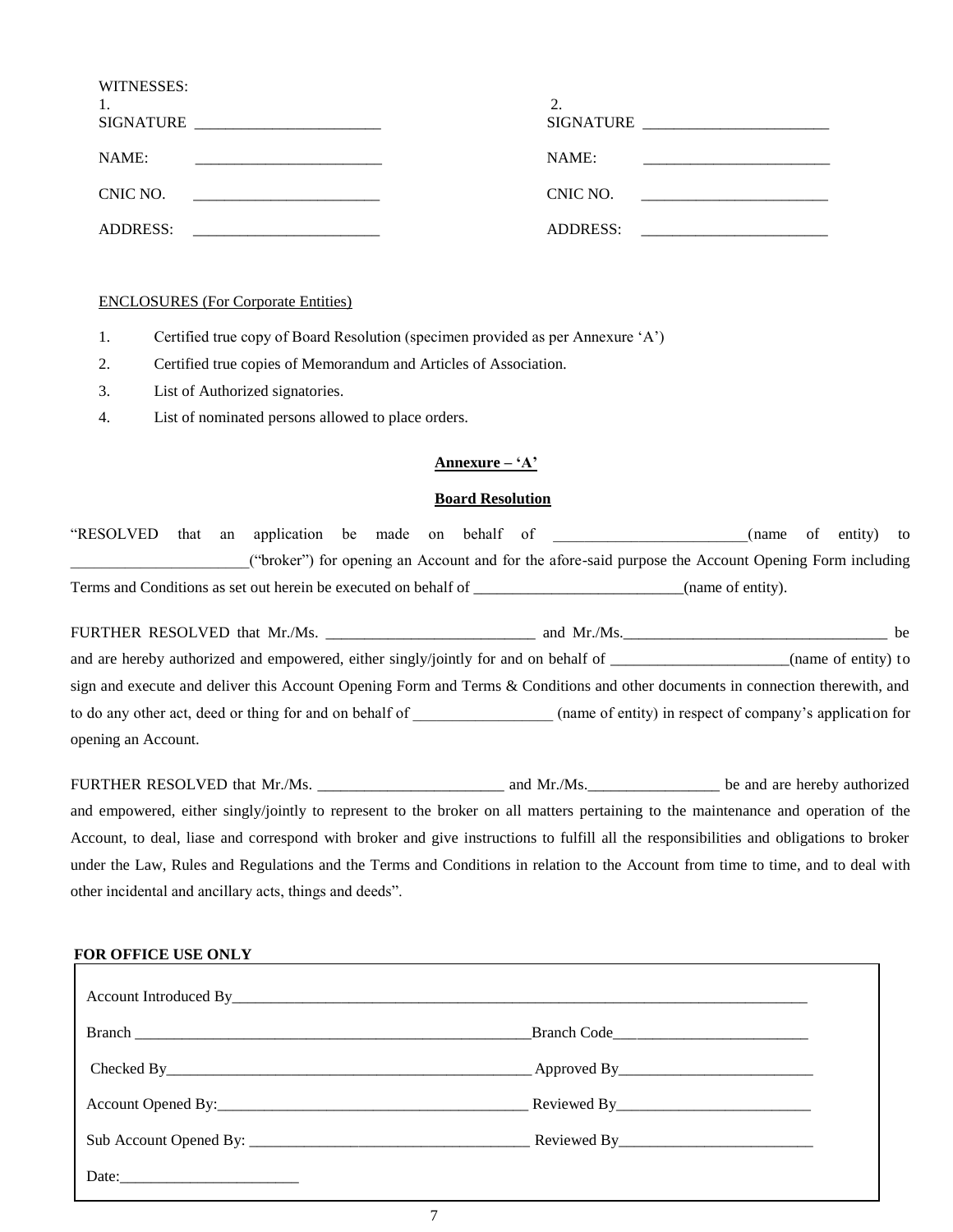ABBASI SECURITIES (PVT) LIMITED

**Room Nos. 724-726, Stock Exchange Building Stock Exchange Road, Karachi – Pakistan Tel: (92-21) 2423785 – 2410228 – 2418822 Fax: (92-21) 2418823** 

| (For official use of the Participant only)    |  |  |  |  |  |  |
|-----------------------------------------------|--|--|--|--|--|--|
| <b>Application Form No:</b>                   |  |  |  |  |  |  |
| <b>CDS</b> Participant ID:                    |  |  |  |  |  |  |
| Sub-Account No:                               |  |  |  |  |  |  |
| <b>Trading Account No:</b><br>(if applicable) |  |  |  |  |  |  |

# SUB-ACCOUNT OPENING FORM FOR A COMPANY OR OTHER BODY CORPORATE **(SUB-ACCOUNTS ARE OPENED AND MAINTAINED BY PARTICIPANTS IN ACCORDANCE WITH THE CDC REGULATIONS MADE PURSUANT TO SECTION 4 OF THE CENTRAL DEPOSITORIES ACT, 1997)**

#### *(Please use BLOCK LETTERS to fill the form)*

We hereby apply for opening of our Sub-Account under the Account Family of Abbasi Securities (Pvt) Limited (hereinafter referred to as "Participant") maintained in the Central Depository System ("**CDS**") of the Central Depository Company of Pakistan Limited ("**CDC**"). Our particulars are given as under:

|                                                                                                                | A. REGISTRATION (AND OTHER) DETAILS OF APPLICANT |                                  |             |                 |                                       |                |                                   |               |                              |  |             |                        |  |                 |  |
|----------------------------------------------------------------------------------------------------------------|--------------------------------------------------|----------------------------------|-------------|-----------------|---------------------------------------|----------------|-----------------------------------|---------------|------------------------------|--|-------------|------------------------|--|-----------------|--|
| 1. Full name of Applicant (As per constitutive documents)                                                      |                                                  |                                  |             |                 |                                       |                |                                   |               |                              |  |             |                        |  |                 |  |
| 2. Registration Number / Unique Identification Number ("UIN")                                                  |                                                  |                                  |             |                 |                                       |                |                                   |               |                              |  |             |                        |  |                 |  |
| 3. Contact Details of Applicant:                                                                               |                                                  |                                  |             |                 |                                       |                |                                   |               |                              |  |             |                        |  |                 |  |
| (a) Mailing Address:                                                                                           |                                                  |                                  |             |                 |                                       |                |                                   |               |                              |  |             |                        |  |                 |  |
| (b) Contact No:                                                                                                |                                                  | $(c)$ Fax:                       |             |                 |                                       |                |                                   | $(d)$ E-mail: |                              |  |             |                        |  |                 |  |
| (e) Registered Office/Head Office Address:                                                                     |                                                  |                                  |             |                 |                                       |                |                                   |               |                              |  |             |                        |  |                 |  |
| 4. Details of Contact Person of the Applicant:<br>(Should only be an official or an Attorney of the Applicant) |                                                  |                                  |             |                 |                                       |                |                                   |               |                              |  |             |                        |  |                 |  |
|                                                                                                                |                                                  |                                  |             |                 |                                       |                |                                   |               |                              |  |             |                        |  |                 |  |
| (a) Name Mr./Mrs./Ms:                                                                                          |                                                  |                                  |             |                 |                                       |                |                                   |               |                              |  |             |                        |  |                 |  |
| (b) Association of the Attorney with the Applicant:                                                            |                                                  |                                  |             |                 |                                       |                |                                   |               |                              |  |             |                        |  |                 |  |
| (c) Address:                                                                                                   |                                                  |                                  |             |                 |                                       |                |                                   |               |                              |  |             |                        |  |                 |  |
|                                                                                                                |                                                  |                                  |             |                 |                                       |                |                                   |               |                              |  |             |                        |  |                 |  |
| (d) CNIC No:<br>[only where Contact Person is an Attorney]                                                     |                                                  |                                  |             |                 |                                       |                |                                   |               |                              |  |             |                        |  |                 |  |
| (e) Expiry date of CNIC:                                                                                       |                                                  |                                  |             |                 |                                       |                |                                   |               |                              |  |             |                        |  |                 |  |
| (f) Contact No:                                                                                                |                                                  | $(g)$ Fax:                       |             |                 |                                       |                |                                   |               | (h) E-mail address:          |  |             |                        |  |                 |  |
| 5. Shareholder Category [Please tick $(\checkmark)$ the appropriate box]                                       |                                                  |                                  |             |                 | <b>Investment Company</b><br>Modaraba |                |                                   |               |                              |  |             |                        |  |                 |  |
|                                                                                                                |                                                  |                                  |             |                 | <b>Insurance Company</b>              |                |                                   |               | Modaraba Management Company  |  |             |                        |  |                 |  |
|                                                                                                                |                                                  |                                  |             |                 | Charitable Trust                      |                |                                   |               | Cooperative Society          |  |             |                        |  |                 |  |
|                                                                                                                |                                                  |                                  |             |                 | Leasing Company                       |                |                                   |               | Mutual Fund                  |  |             |                        |  |                 |  |
|                                                                                                                |                                                  |                                  |             |                 |                                       |                | <b>Bank/Financial Institution</b> |               |                              |  |             | Other (Please specify) |  |                 |  |
|                                                                                                                |                                                  |                                  |             |                 |                                       |                | Joint Stock Company               |               |                              |  |             |                        |  |                 |  |
| <b>B. OTHER INFORMATION OF APPLICANT</b>                                                                       |                                                  |                                  |             |                 |                                       |                |                                   |               |                              |  |             |                        |  |                 |  |
| <b>1. Dividend Mandate</b> [Please tick $(\checkmark)$ the appropriate box]                                    |                                                  |                                  |             | Yes             |                                       | N <sub>o</sub> |                                   |               | If yes, please give details: |  |             |                        |  |                 |  |
| (a) Account Title:                                                                                             |                                                  |                                  |             | (b) Account No: |                                       |                |                                   |               |                              |  |             |                        |  |                 |  |
| (c) Name of Bank:                                                                                              |                                                  |                                  | (d) Branch: |                 |                                       |                |                                   |               |                              |  |             |                        |  |                 |  |
| (e) Address:                                                                                                   |                                                  |                                  |             |                 |                                       |                |                                   |               |                              |  |             |                        |  |                 |  |
| 2. National Tax No. (Optional)                                                                                 |                                                  |                                  |             |                 |                                       |                | 3. Nationality:                   |               |                              |  |             |                        |  |                 |  |
| 4. Residential Status [Please tick $(\checkmark)$ the appropriate box]                                         |                                                  |                                  |             | Resident        |                                       |                |                                   | Non-Resident  |                              |  | Repatriable |                        |  | Non-Repatriable |  |
|                                                                                                                | Pakistani                                        |                                  |             |                 |                                       |                |                                   |               |                              |  |             |                        |  |                 |  |
|                                                                                                                |                                                  | Foreign Company / Corporate body |             |                 |                                       |                |                                   |               |                              |  |             |                        |  |                 |  |
| 5. If you are maintaining any Special<br>Convertible Rupee Account ("SCRA"),                                   |                                                  | (a) SCRA Account No:             |             |                 |                                       |                | (b) Bank Name:                    |               |                              |  |             |                        |  |                 |  |
| please provide details in (a) to (c):                                                                          |                                                  | (c) Branch Details:              |             |                 |                                       |                |                                   |               |                              |  |             |                        |  |                 |  |

Signatures:

 $\_$  , and the contribution of the contribution of the contribution of the contribution of  $\_$  , and  $\_$  , and  $\_$  , and  $\_$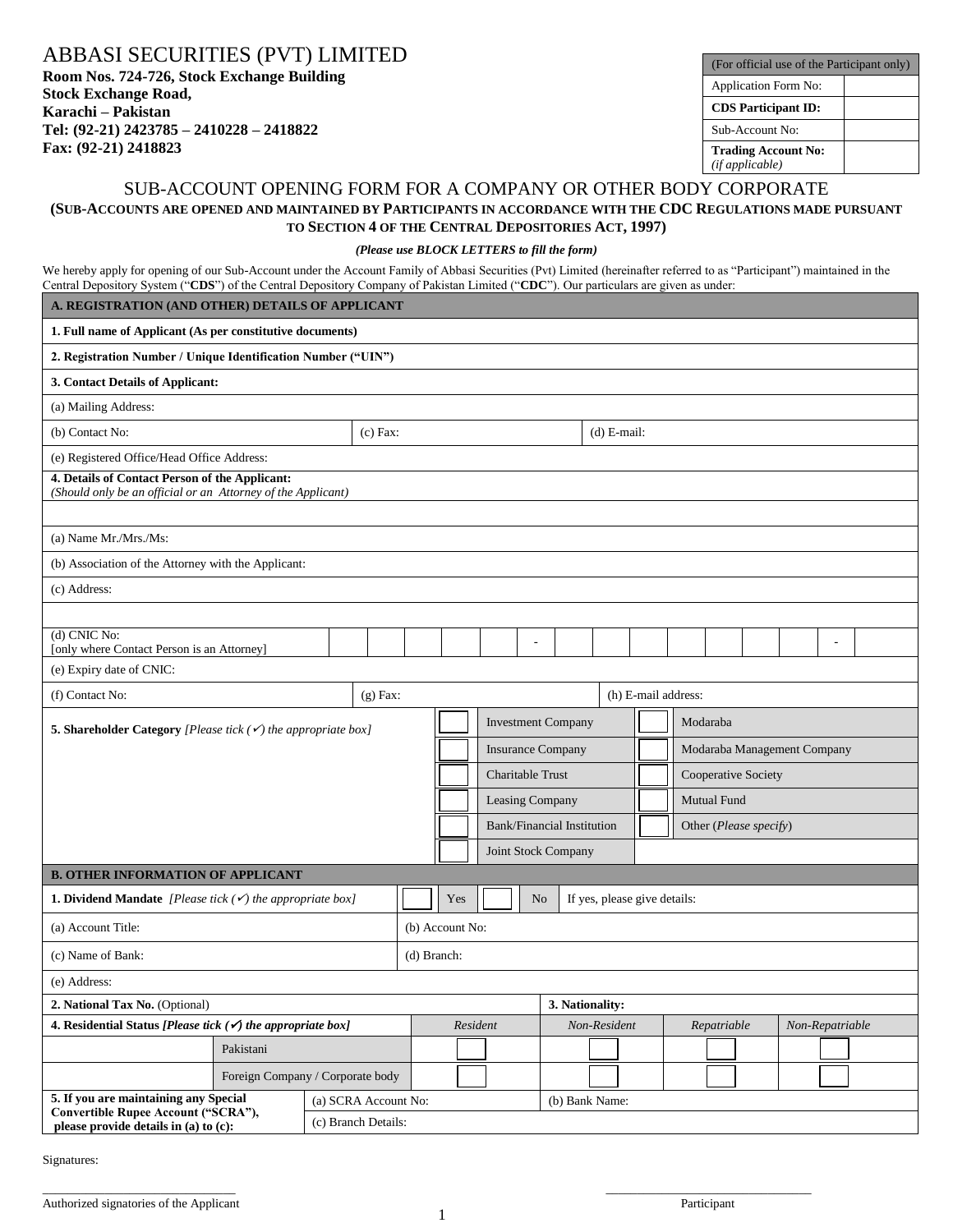| C. CDC SMS / IVR/ WEB SERVICES ("CDC access")                                                                                                                                                                                                                                                                                  |     |        |                                |  |                 |                            |          |           |  |  |  |
|--------------------------------------------------------------------------------------------------------------------------------------------------------------------------------------------------------------------------------------------------------------------------------------------------------------------------------|-----|--------|--------------------------------|--|-----------------|----------------------------|----------|-----------|--|--|--|
| CDC provides FREE OF COST services under CDC access whereby sub-account holders can have real time access to their account related information.                                                                                                                                                                                |     |        |                                |  |                 |                            |          |           |  |  |  |
| 1. SMS is part of such service, where alerts are sent whenever certain activities take place in a sub-account including securities movement, pledge etc.                                                                                                                                                                       |     |        |                                |  |                 |                            |          |           |  |  |  |
| (a) For SMS Service, please provide local mobile number of your Contact Person:                                                                                                                                                                                                                                                |     |        |                                |  |                 |                            |          |           |  |  |  |
| (b) If you do not wish to subscribe to SMS Service, please sign here:                                                                                                                                                                                                                                                          |     |        |                                |  |                 |                            |          |           |  |  |  |
| 2. Do you wish to subscribe to free of cost IVR Service? [Please tick $(\checkmark)$ the appropriate box]<br>Yes<br>N <sub>o</sub>                                                                                                                                                                                             |     |        |                                |  |                 |                            |          |           |  |  |  |
| 3. Do you wish to subscribe to free of cost Web Service? [Please tick $(\checkmark)$ the appropriate box]<br>Yes<br>No                                                                                                                                                                                                         |     |        |                                |  |                 |                            |          |           |  |  |  |
| If you are subscribing to IVR and/or Web Service, please provide following details of your Contact Person:                                                                                                                                                                                                                     |     |        |                                |  |                 |                            |          |           |  |  |  |
| (a) Date of Birth (DD / MM / YYYY)                                                                                                                                                                                                                                                                                             |     |        |                                |  |                 |                            |          |           |  |  |  |
| (b) Mother's Maiden Name:<br>(c): Email Address:                                                                                                                                                                                                                                                                               |     |        |                                |  |                 |                            |          |           |  |  |  |
| <b>D. SUB-ACCOUNT OPERATING INSTRUCTIONS</b>                                                                                                                                                                                                                                                                                   |     |        |                                |  |                 |                            |          |           |  |  |  |
|                                                                                                                                                                                                                                                                                                                                |     |        | <b>Names of Signatory(ies)</b> |  |                 | <b>Specimen Signatures</b> |          |           |  |  |  |
| 1. Signatory(ies) to give instruction to the Participant<br>pertaining to the operations of the Sub-Account.                                                                                                                                                                                                                   | (a) |        |                                |  |                 |                            |          |           |  |  |  |
|                                                                                                                                                                                                                                                                                                                                | (b) |        |                                |  |                 |                            |          |           |  |  |  |
| (Please specify sub- account operating instructions in the relevant<br>column along with names and specimen signatures of authorised                                                                                                                                                                                           | (c) |        |                                |  |                 |                            |          |           |  |  |  |
| signatories)                                                                                                                                                                                                                                                                                                                   | (d) |        |                                |  |                 |                            |          |           |  |  |  |
|                                                                                                                                                                                                                                                                                                                                |     | Singly |                                |  |                 |                            | Attorney |           |  |  |  |
| 2. Sub-Account Operating Instructions:<br>[Please $(\checkmark)$ appropriate box]                                                                                                                                                                                                                                              |     |        | Jointly [any]                  |  |                 |                            |          | Any other |  |  |  |
|                                                                                                                                                                                                                                                                                                                                |     |        |                                |  | Please specify: |                            |          |           |  |  |  |
| E. AUTHORIZATION UNDER SECTIONS 12 AND 24 OF THE ACT EXCLUSIVELY FOR<br>A.                                                                                                                                                                                                                                                     |     |        |                                |  |                 |                            |          |           |  |  |  |
| <b>SETTLEMENT OF UNDERLYING TRADES</b>                                                                                                                                                                                                                                                                                         |     |        |                                |  |                 |                            |          |           |  |  |  |
| INCLUDING PLEDGE AND RECOVERY OF CHARGES AND LOSSES<br>We the undersigned, hereby give our express authority to the Participant under Section 12 and Section 24 of the Central Depositories Act, 1997 to handle Book-entry                                                                                                     |     |        |                                |  |                 |                            |          |           |  |  |  |
| Securities beneficially owned by us and entered in our Sub-Account maintained with the Participant for securities transactions that are exclusively meant for the following                                                                                                                                                    |     |        |                                |  |                 |                            |          |           |  |  |  |
| purposes:                                                                                                                                                                                                                                                                                                                      |     |        |                                |  |                 |                            |          |           |  |  |  |
| For settlement of any underlying market transactions (trades) including off market transactions made by us from time to time;<br>a.                                                                                                                                                                                            |     |        |                                |  |                 |                            |          |           |  |  |  |
| For pledge securities transactions with any Stock Exchange or a Clearing Company relating to any of our underlying market transaction (trades) to be settled<br>b.<br>through the Clearing Company from time to time;                                                                                                          |     |        |                                |  |                 |                            |          |           |  |  |  |
| For the recovery of payment against any underlying market purchase transactions made by us from time to time;<br>c.                                                                                                                                                                                                            |     |        |                                |  |                 |                            |          |           |  |  |  |
| Movement by us from time to time of our Book-entry Securities from our Sub-Account under the Main Account under the control of the participant to our Sub-<br>d.<br>Account under another Main Account under the control to the control of Participant or to our Sub-Account under any main Account which is under the control |     |        |                                |  |                 |                            |          |           |  |  |  |
| Participant or to our Investor Account;<br>Securities transactions pertaining to any lending or borrowing of securities made by us from time to time in accordance with the CDC Regulations;<br>e.                                                                                                                             |     |        |                                |  |                 |                            |          |           |  |  |  |
| For the recovery of any charges of losses against any or all of the above transactions carried out by us or services availed; and/or<br>f.<br>De; overy Transaction made by us for any other purposes as prescribed by the commission from time to time.<br>g.                                                                 |     |        |                                |  |                 |                            |          |           |  |  |  |
|                                                                                                                                                                                                                                                                                                                                |     |        |                                |  |                 |                            |          |           |  |  |  |
| Specific authority on each occasion shall be given by us to the Participant for handling of Book-entry Securities beneficially owned by us for all other purposes as permitted<br>under the applicable laws and regulations.                                                                                                   |     |        |                                |  |                 |                            |          |           |  |  |  |
|                                                                                                                                                                                                                                                                                                                                |     |        |                                |  |                 |                            |          |           |  |  |  |
| Note: Please note that above shall serve as a one-time fixed authorization to the Participant for handling of Book-entry Securities owned by the                                                                                                                                                                               |     |        |                                |  |                 |                            |          |           |  |  |  |
| undersigned Sub-Account Holder(s) and entered in their Sub-Account maintained with the Participant. Handling of Book-entry Securities for all other                                                                                                                                                                            |     |        |                                |  |                 |                            |          |           |  |  |  |
| purposes should however require specific authority in writing from the undersigned Sub-Account Holder(s) in favour of the Participant. For handling of<br>Book-entry Securities worth Rs. 500,000/- and above, the above mentioned specific authority shall be obtained on non-judicial stamp paper.                           |     |        |                                |  |                 |                            |          |           |  |  |  |
|                                                                                                                                                                                                                                                                                                                                |     |        |                                |  |                 |                            |          |           |  |  |  |

Signatures: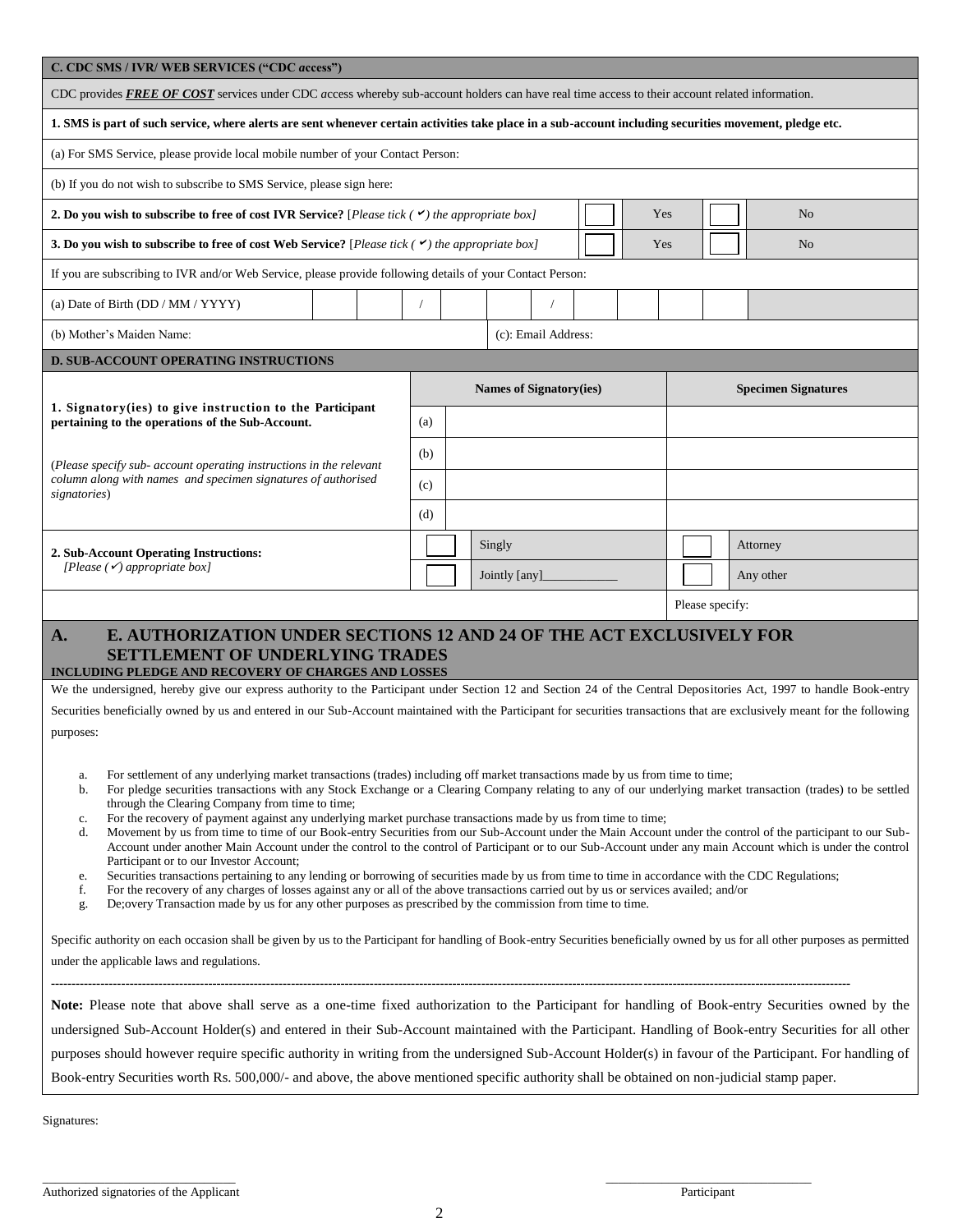#### IMPORTANT

#### **Please read and understand the Terms and Conditions before signing and executing this form**

#### *TERMS AND CONDITIONS*

The Terms and Conditions set herein below shall govern the Sub-Account forming part of the Account Family of the CDS Participant Account of the Participant, which shall be binding on the Sub-Account Holder as well as the Participant:

- 1. Provisions of the Central Depositories Act, 1997 ("**the Act**") and the Central Depository Company of Pakistan Limited Regulations ("**the Regulations**") as amended from time to time and the CDC"s Operating Manual/Operating Instructions developed and issued pursuant thereto from time to time and any other by-laws, directives of the Securities and Exchange Commission of Pakistan issued from time to time, shall govern the opening, maintenance and operations of the Sub-Account.
- 2. Each page of this form should be duly signed by the Applicant (and joint Applicants if any) and the Participant or any authorized person of the Participant.
- 3. The Participant shall ensure provision of copies of all the relevant laws, rules and regulations at his office for access to the Sub-Account Holder(s) during working hours.
- 4. The Participant shall provide a list of his authorized agents/traders and designated employees, who can deal with the Sub-Account Holder(s) from time to time. Any change(s) therein shall forthwith be intimated in writing to the Sub-Account Holder(s).
- 5. The Registration Details and such other information specified by the Applicant in this form for opening of the Sub-Account appear in the Sub-Account to be established by the Participant in the Central Depository System who shall ensure the correctness and completeness of the same. Any change therein notified by the Sub-Account Holder from time to time in writing to the Participant shall reflect in the Sub-Account of such Sub-Account Holder.
- 6. The Book-entry Securities owned by the Sub-Account Holder shall be exclusively entered in the Sub-Account of such Sub-Account Holder.
- 7. Transfer, Pledge and Withdrawal of Book-entry Securities entered in the Sub-Account of the Sub-Account Holder shall only be made from time to time in accordance with the authorization given by the Sub-Account Holder to the Participant in Part (E) above pursuant to Sections 12 and 24 of the Act. Such authorization shall constitutes the congregated / entire authorizations by the Sub-Account Holder(s) in favour of the Participant and supersedes and cancels all prior authorizations (oral, written or electronic) including any different, conflicting or additional terms which appear on any agreement or form the Sub-Account Holder(s) has executed in favour of the Participant.
- 8. Participant shall be liable to give due and timely effect to the instructions of the Sub-Account Holder given in terms of the above-referred authorization with respect to transfer, pledge and withdrawal of Book-entry Securities entered in his Sub-Account under the control of the Participant. Such instructions, among other matters, may include closing of Sub-Account.
- 9. Participant shall send by the 10<sup>th</sup> day of end of each quarter Account Balance statement to the Sub-Account Holder without any fee or charge showing the number of every Bookentry Security entered in his Sub-Account as of the end of the preceding month. Such Account Balance statement shall be generated from the CDS. Further, the Sub-Account Holder may request for such statement (including Account Activity reports) from the Participant at any time on payment of a fee on cost basis as prescribed by the Participant. The Participant shall be liable to provide such report/statement to the Sub-Account Holder within 3 Business Days from the date of receipt of such request, with or without charges.
- 10. In consideration for the facilities and services provided to the Sub-Account Holder by the Participant, the Sub-Account Holder shall pay fees and charges to the Participant as applicable for availing such facilities and services under the Act, the Regulations and these Terms & Conditions. In case of outstanding payment against any underlying market purchase transaction, charges and/or losses against the Sub-Account Holder, the Participant shall have the right, subject to Clause 7 above and serving of prior written notice to the Sub-Account Holder to clear the payment, charges and/or losses (including any shortfall in margin requirements) within the reasonable time prescribed by the Participant, to dispose off the necessary number of Book-entry Securities of the Sub-Account Holder and apply the net proceeds thereof towards the adjustment of such outstanding payment, charges and/or losses, provided that the Participant shall report the disposal of such Securities to the relevant Stock Exchange as an off-market transaction where the Securities are transferred from the Sub-Account to the House Account of the Participant..
- 11. Participant shall have the right, subject to 20 Business Days prior written notice to the Sub-Account Holder to close the Sub-Account if it becomes dormant with no holding balances. No Sub-Account shall be treated as dormant unless there is no activity for continuous six months.
- 12. Where admission of Participant to the CDS is suspended or terminated by the CDC, the Sub-Account Holder shall have the right, subject to the Regulations and the Procedures made thereunder, to request CDC to change his Controlling Account Holder and Participant shall extend full cooperation to the Sub-Account Holder in every regard, without prejudice to his right of recovery of any dues or receivable from the Sub-Account Holder.
- 13. These Terms and Conditions shall be binding on the Participant"s nominee, legal representative, successors in interest and/or permitted assigns.
- 14. In the event of any conflict between these Terms and Conditions and the terms and conditions contained in Trading Account Opening Form or any other forms/authorizations prescribed by the Participant or otherwise, the Terms and Conditions contained herein shall prevail, insofar as it is related to the custodial services to be provided by the Participant under the legal framework of CDC.
- 15. The provision of services as provided for hereunder shall not constitute Participant as trustee and the Participant shall have no trust or other obligation in respect of the Book-entry Securities except as agreed by the Participant separately in writing.
- 16. The Participant is not acting under this application form as Investment Manager or Investment Advisor to the Sub-Account Holder(s).
- 17. The Participant should ensure due protection to the Sub-Account Holder regarding rights to dividend, rights or bonus shares etc. in respect of transactions routed through him and not do anything which is likely to harm the interest of the Sub-Account Holder with/from whom it may have had transactions in securities.
- 18. Subject to Section 21 of the Act, Participant shall maintain complete confidentiality of any information or document that is in his knowledge or possession or control relating to the affairs of the Sub-Account Holder(s), and in particular, relating to their Sub-Account(s), and shall not give, divulge, reveal or otherwise disclose such information or document to any other person.
- 19. These Terms and Conditions shall be deemed to have been amended, altered and/or modified if rights and duties of the parties hereto are altered by virtue of change in law, rules, regulations etc. of SECP and/or articles, rules, regulations of the Stock Exchanges and/or the Act, CDC Regulations, CDC"s Operating Manual/Operating Procedures and/or any circular, directive or direction issued therein, such changes shall be deemed to have been incorporated and modified the rights and duties of the parties hereto.
- 20. The Participant shall offer IVR/ Web/ SMS (*CDS access*) facility to the Sub-Account Holder as a mandatory requirement.
- 21. The Participant shall ensure that duly filled in and signed copy of this form along with the acknowledgement receipt is provided to the Sub-Account Holder.

Signatures:

\_\_\_\_\_\_\_\_\_\_\_\_\_\_\_\_\_\_\_\_\_\_\_\_\_\_\_\_\_\_\_ \_\_\_\_\_\_\_\_\_\_\_\_\_\_\_\_\_\_\_\_\_\_\_\_\_\_\_\_\_\_\_\_\_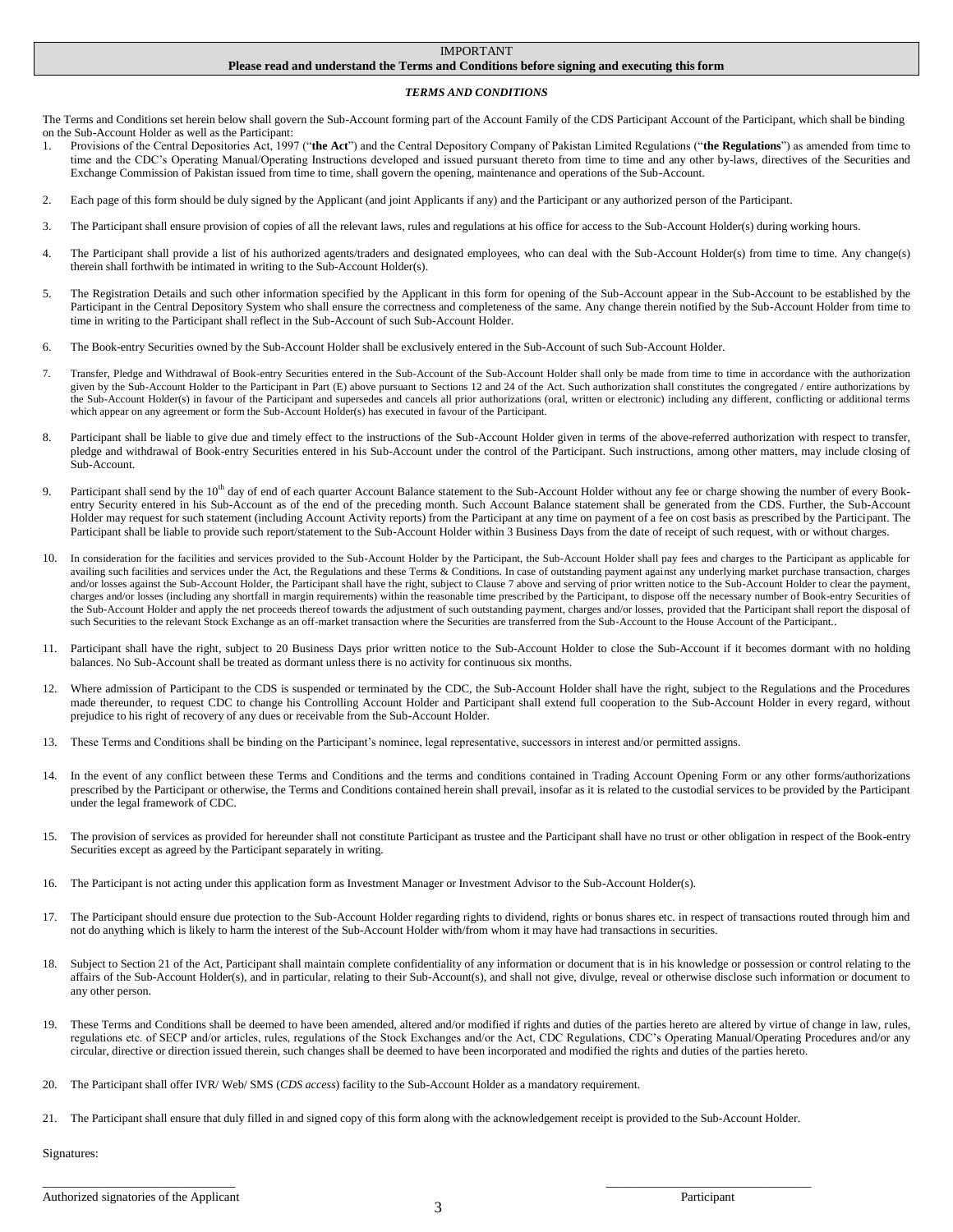#### **B. DECLARATION & UNDERTAKING**

We, the undersigned, hereby declare that:

- a) We are not in receivership, court-appointed managership or under winding-up or under any analogous form of administration;
- b) We are not applied to be adjudicated as an insolvent and that we have not suspended payment and that we have not compounded with our creditors;
- c) We are not an undischarged insolvent;
- d) None of our chief executive, directors or other officers have, at any time within 5 years before making this application, been convicted of an offence involving moral turpitude or a non-cognisable offence against any law in connection with our business, professional or commercial activities;
- e) We confirm having read and understood the above Terms and Conditions and we hereby unconditionally and irrevocably agree and undertake to be bound by and to comply with the above Terms and Conditions and any other terms and conditions which may be notified from time to time with the approval of the concerned authorities modifying or substituting all or any of the above Terms and Conditions in connection with the opening, maintenance and operation of the Sub-Account;
- f) We, being the Applicant, hereby further confirm that all the information contained in this form is true and correct to the best of our knowledge as on the date of making this application; and
- g) We further agree that any false/misleading information by us or suspension of any material fact will render our Sub-Account liable for termination and further action under the law.
- h) We hereby now apply for opening, maintaining, operation of Sub-Account forming part of the Account Family of CDS Participant Account of the Participant.

Signatures:

Authorized signatories of the Applicant Participant

#### **DISCLAIMER FOR CDC ACCESS**

\_\_\_\_\_\_\_\_\_\_\_\_\_\_\_\_\_\_\_\_\_\_\_\_\_\_\_\_\_\_ \_\_\_\_\_\_\_\_\_\_\_\_\_\_\_\_\_\_\_\_\_\_\_\_\_\_\_\_\_\_\_\_\_

The main objective of providing information, reports and account maintenance services through the Interactive Voice Response System, Internet /Web access and Short Messaging Service ("SMS") or any other value added service is to facilitate the Sub-Account Holders ("Users") with a more modern way to access their information. CDC makes no other warranty of the IVR, Internet /Web access, SMS or any other value added services and Users hereby unconditionally agree that they shall make use of the internet/web access subject to all hazards and circumstances as exist with the use of the internet. CDC shall not be liable to any Users for providing and making available such services and for failure or delay in the provision of SMS to Users and all Users, who use the IVR, internet access, SMS or any other value added services, shall be deemed to have indemnified CDC, its directors, offices and employees for the time being in office and held them harmless from and against any losses, damages, costs and expenses incurred or suffered by them as a consequence of use of the IVR system, internet/web access, SMS or any other value added services.

All Users hereby warrant and agree that their access of the internet /web by the use of a User-ID and login is an advanced electronic signature and upon issuance of such User-ID to the user, they hereby waive any right to raise any objection to the compliance of the User-ID and login with the criteria of an advance electronic signature.

All Users shall by signing this Form and by their conduct of accessing the IVR, internet/Web access, SMS or any other value added services agree to all the terms and conditions and terms of use as shall appear on the CDC website a[t www.cdcaccess.com.pk](http://www.cdcaccess.com.pk/) which shall be deemed to have been read and agreed to by the Users before signing this form.

| <b>Authorized Signatories of the Applicant:</b>                                                                                                                                                                                               |          |  |  |  | Date & Place: |       |   |  |  |  |  |  |  |   |  |
|-----------------------------------------------------------------------------------------------------------------------------------------------------------------------------------------------------------------------------------------------|----------|--|--|--|---------------|-------|---|--|--|--|--|--|--|---|--|
|                                                                                                                                                                                                                                               |          |  |  |  |               |       |   |  |  |  |  |  |  |   |  |
|                                                                                                                                                                                                                                               |          |  |  |  |               |       |   |  |  |  |  |  |  |   |  |
|                                                                                                                                                                                                                                               |          |  |  |  |               |       |   |  |  |  |  |  |  |   |  |
|                                                                                                                                                                                                                                               |          |  |  |  |               |       |   |  |  |  |  |  |  |   |  |
| For and on behalf of<br>(In case if signed by the Attorney on behalf of the Applicant)                                                                                                                                                        |          |  |  |  |               |       |   |  |  |  |  |  |  |   |  |
| We hereby agree to admit the Applicant as the Sub-Account Holder in terms of the above Terms and Conditions as amended from time to time and shall abide by the same in<br>respect of opening, maintenance and operation of such Sub-Account. |          |  |  |  |               |       |   |  |  |  |  |  |  |   |  |
| <b>Name of Participant:</b>                                                                                                                                                                                                                   |          |  |  |  |               | Date: |   |  |  |  |  |  |  |   |  |
| Participant's Seal & Signature:                                                                                                                                                                                                               |          |  |  |  |               |       |   |  |  |  |  |  |  |   |  |
| Witnesses:                                                                                                                                                                                                                                    |          |  |  |  |               |       |   |  |  |  |  |  |  |   |  |
| 1. Name:                                                                                                                                                                                                                                      |          |  |  |  |               |       |   |  |  |  |  |  |  |   |  |
| Signature:                                                                                                                                                                                                                                    | CNIC No. |  |  |  |               |       | ٠ |  |  |  |  |  |  | ٠ |  |
| 2. Name:                                                                                                                                                                                                                                      |          |  |  |  |               |       |   |  |  |  |  |  |  |   |  |
| Signature:                                                                                                                                                                                                                                    | CNIC No. |  |  |  |               |       | ٠ |  |  |  |  |  |  | ٠ |  |

#### **Enclosures:**

1) Certified copy of Board Resolution/Power of Attorney\*

- 2) Attested copies of Computerized National Identity Cards/NICOP/Passports of the Authorized Signatories
- 3) Certified copies of Constitutive Documents of the Applicant (Memorandum & Articles of Association, Act/Charter/Statute/Bylaws/Rules & Regulations, Certificate of Incorporation, Certificate of commencement of business, Prospectus for Modaraba, relevant licences and registration issued by regulatory bodies etc.)\*
- 4) Certified copy of NTN Certificate (if applicable)
- 5) Certified copy of list of Directors/Trustees (if applicable)\*
- \* *Where the Applicant is a non-resident or foreign company/entity, duly consularized copy of Board Resolution/Power of Attorney along with Constitutive Documents and List of Directors/Trustees by the Consul General of Pakistan having jurisdiction over the Applicant should be submitted*.